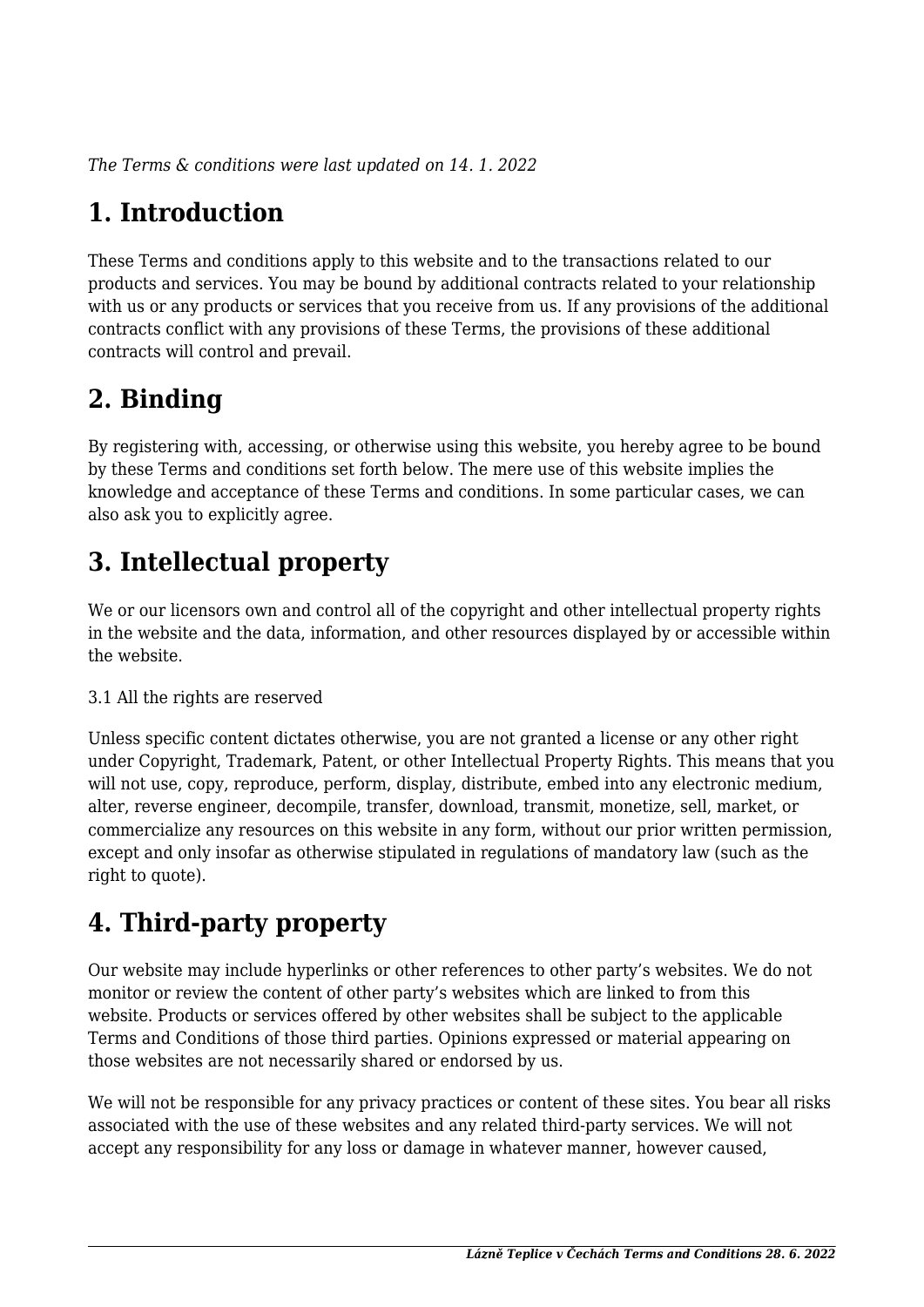resulting from your disclosure to third parties of personal information.

## **5. Responsible use**

By visiting our website, you agree to use it only for the purposes intended and as permitted by these Terms, any additional contracts with us, and applicable laws, regulations, and generally accepted online practices and industry guidelines. You must not use our website or services to use, publish or distribute any material which consists of (or is linked to) malicious computer software; use data collected from our website for any direct marketing activity, or conduct any systematic or automated data collection activities on or in relation to our website.

Engaging in any activity that causes, or may cause, damage to the website or that interferes with the performance, availability, or accessibility of the website is strictly prohibited.

## **6. Idea submission**

Do not submit any ideas, inventions, works of authorship, or other information that can be considered your own intellectual property that you would like to present to us unless we have first signed an agreement regarding the intellectual property or a non-disclosure agreement. If you disclose it to us absent such written agreement, you grant to us a worldwide, irrevocable, non-exclusive, royalty-free license to use, reproduce, store, adapt, publish, translate and distribute your content in any existing or future media.

## **7. Termination of use**

We may, in our sole discretion, at any time modify or discontinue access to, temporarily or permanently, the website or any Service thereon. You agree that we will not be liable to you or any third party for any such modification, suspension or discontinuance of your access to, or use of, the website or any content that you may have shared on the website. You will not be entitled to any compensation or other payment, even if certain features, settings, and/or any Content you have contributed or have come to rely on, are permanently lost. You must not circumvent or bypass, or attempt to circumvent or bypass, any access restriction measures on our website.

## **8. Warranties and liability**

Nothing in this section will limit or exclude any warranty implied by law that it would be unlawful to limit or to exclude. This website and all content on the website are provided on an "as is" and "as available" basis and may include inaccuracies or typographical errors. We expressly disclaim all warranties of any kind, whether express or implied, as to the availability, accuracy, or completeness of the Content. We make no warranty that:

• this website or our content will meet your requirements;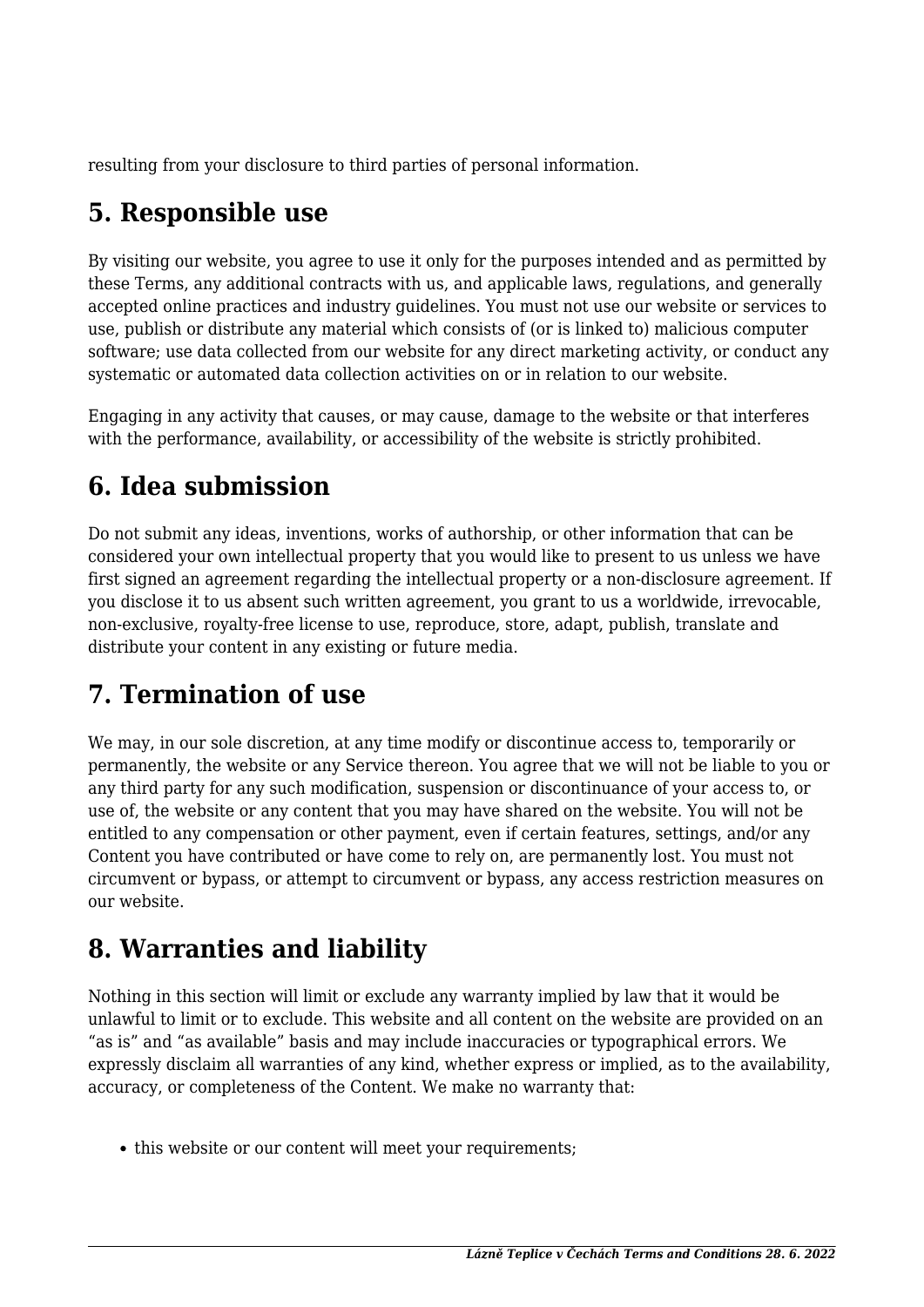this website will be available on an uninterrupted, timely, secure, or error-free basis.

Nothing on this website constitutes or is meant to constitute, legal, financial or medical advice of any kind. If you require advice you should consult an appropriate professional.

The following provisions of this section will apply to the maximum extent permitted by applicable law and will not limit or exclude our liability in respect of any matter which it would be unlawful or illegal for us to limit or to exclude our liability. In no event will we be liable for any direct or indirect damages (including any damages for loss of profits or revenue, loss or corruption of data, software or database, or loss of or harm to property or data) incurred by you or any third party, arising from your access to, or use of, our website.

Except to the extent any additional contract expressly states otherwise, our maximum liability to you for all damages arising out of or related to the website or any products and services marketed or sold through the website, regardless of the form of legal action that imposes liability (whether in contract, equity, negligence, intended conduct, tort or otherwise) will be limited to the total price that you paid to us to purchase such products or services or use the website. Such limit will apply in the aggregate to all of your claims, actions and causes of action of every kind and nature.

#### **9. Privacy**

To access our website and/or services, you may be required to provide certain information about yourself as part of the registration process. You agree that any information you provide will always be accurate, correct, and up to date.

We have developed a policy to address any privacy concerns you may have. For more information, please see our **Privacy Statement** and our **Cookie Policy**.

#### **10. Export restrictions / Legal compliance**

Access to the website from territories or countries where the Content or purchase of the products or Services sold on the website is illegal is prohibited. You may not use this website in violation of export laws and regulations of Czech Republic.

## **11. Assignment**

You may not assign, transfer or sub-contract any of your rights and/or obligations under these Terms and conditions, in whole or in part, to any third party without our prior written consent. Any purported assignment in violation of this Section will be null and void.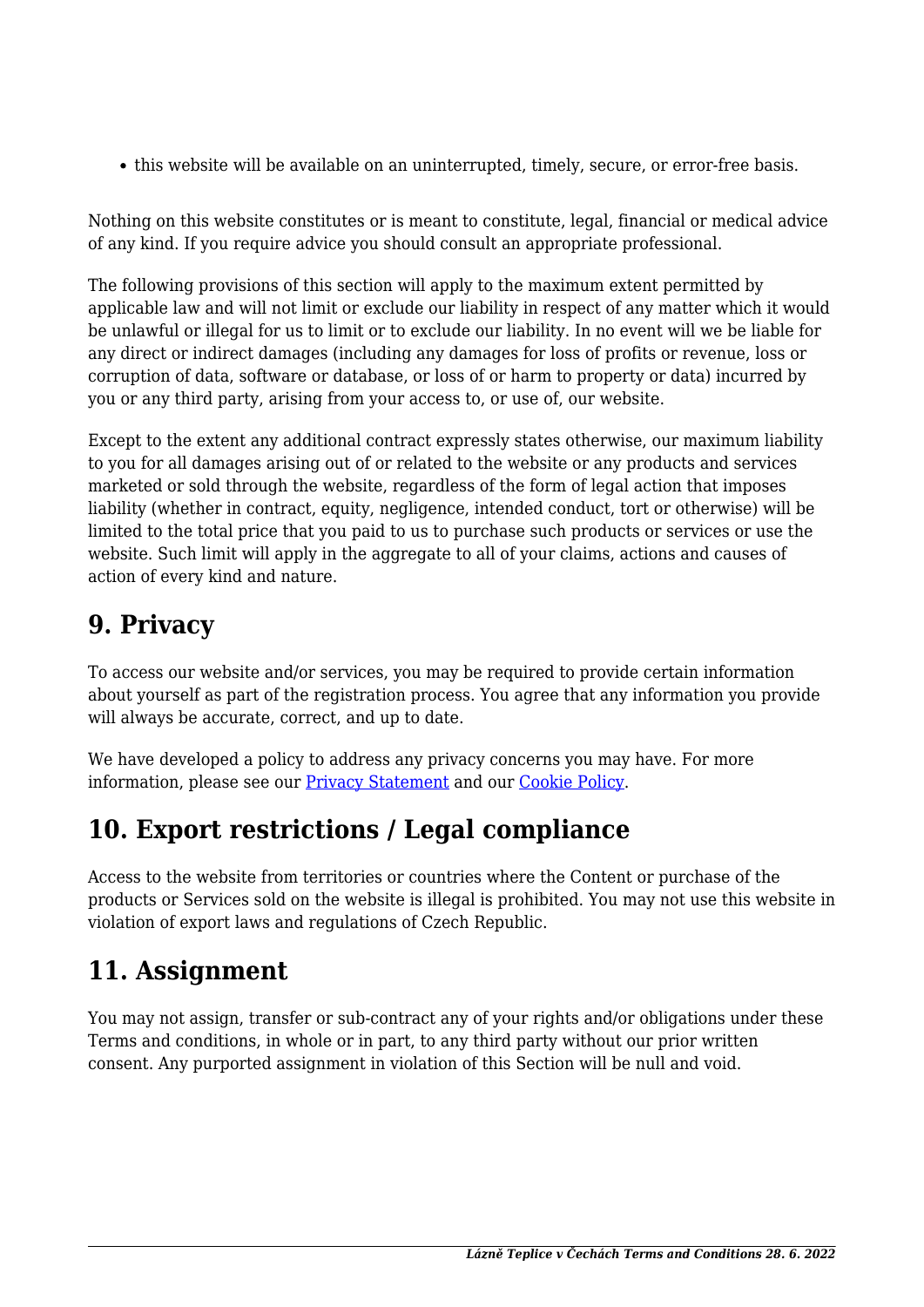#### **12. Breaches of these Terms and conditions**

Without prejudice to our other rights under these Terms and Conditions, if you breach these Terms and Conditions in any way, we may take such action as we deem appropriate to deal with the breach, including temporarily or permanently suspending your access to the website, contacting your internet service provider to request that they block your access to the website, and/or commence legal action against you.

#### **13. Indemnification**

You agree to indemnify, defend and hold us harmless, from and against any and all claims, liabilities, damages, losses and expenses, relating to your violation of these Terms and conditions, and applicable laws, including intellectual property rights and privacy rights. You will promptly reimburse us for our damages, losses, costs and expenses relating to or arising out of such claims.

#### **14. Waiver**

Failure to enforce any of the provisions set out in these Terms and Conditions and any Agreement, or failure to exercise any option to terminate, shall not be construed as waiver of such provisions and shall not affect the validity of these Terms and Conditions or of any Agreement or any part thereof, or the right thereafter to enforce each and every provision.

#### **15. Language**

These Terms and Conditions will be interpreted and construed exclusively in Czech. All notices and correspondence will be written exclusively in that language.

## **16. Entire agreement**

These Terms and Conditions, together with our privacy statement and cookie policy, constitute the entire agreement between you and ing. Ladislav Kováč in relation to your use of this website.

## **17. Updating of these Terms and conditions**

We may update these Terms and Conditions from time to time. It is your obligation to periodically check these Terms and Conditions for changes or updates. The date provided at the beginning of these Terms and Conditions is the latest revision date. Changes to these Terms and Conditions will become effective upon such changes being posted to this website. Your continued use of this website following the posting of changes or updates will be considered notice of your acceptance to abide by and be bound by these Terms and Conditions.